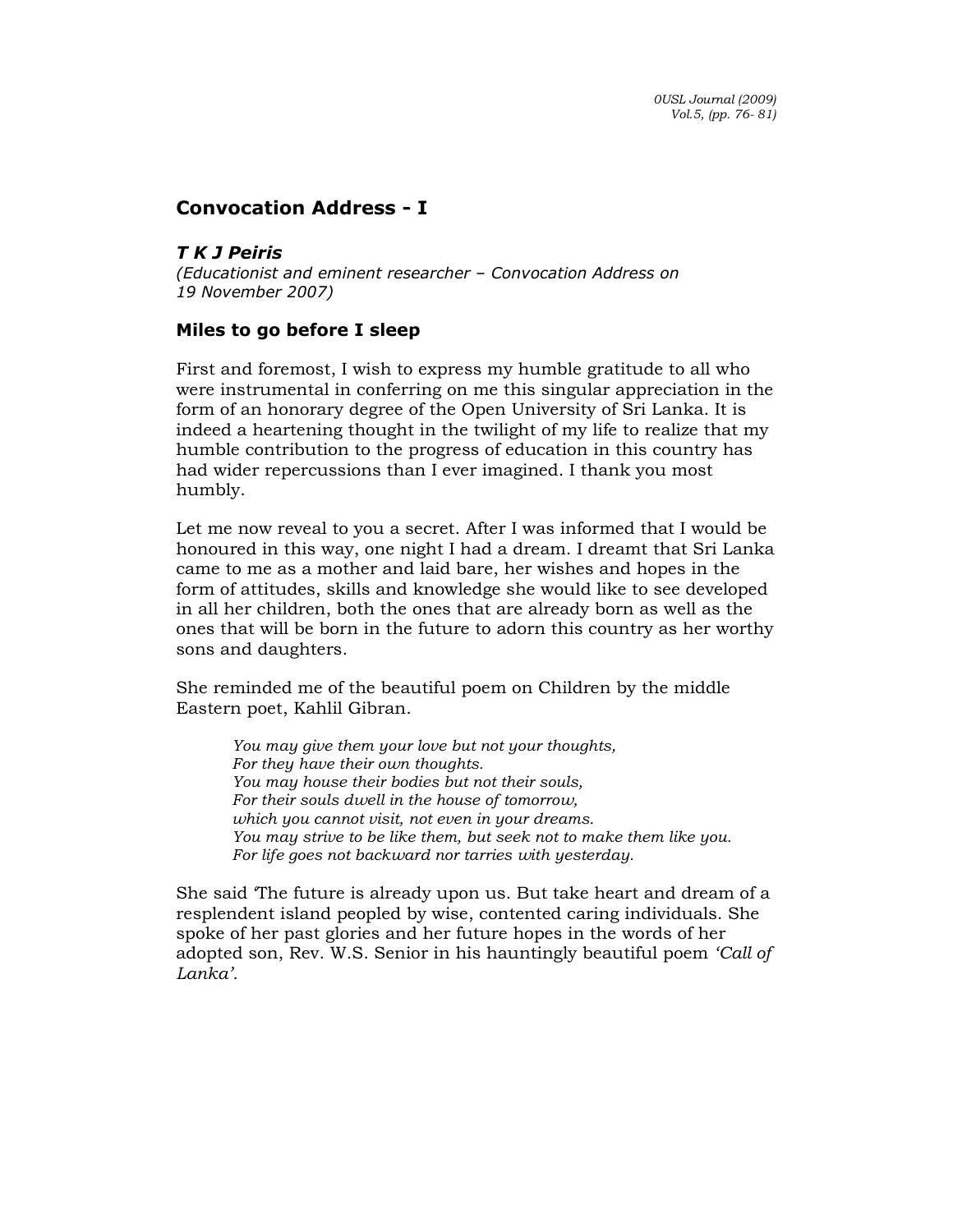"He shall sing of sheer Sigiriya Of Minneriya's wandering kine; He shall sing of the lake and the lotus He shall sing of the rock hewn shrine, Whatsoever is old in Lanka Shall live in his lordly line. But most shall he sing of Lanka In the brave new days that come When the races all have blended And the voice of strife is dumb When we leap to a single bugle March to a single drum!

In this dream of beautiful peace for our Motherland which could indeed make it-not the teardrop-but the Pearl of the Indian Ocean, she emphasized what our priorities should be for future education of our children. Henceforth I will briefly enumerate some of these features.

First will be **Mental and Psychological Skills** which we should foster. Although the rapidly changing future is not directly evident to us, one thing is certain. Our children will not definitely need chunks of knowledge as now learnt by heart for the narrow purpose of passing examinations. Vast stores of knowledge are already available at our finger tips through e-mail, internet, and other rapid technological advances of today. These advances are multiplying daily and the founts of knowledge are bombarding the reader at a mighty pace.

What the future citizens need will not be ability to memorise but the **Wisdom** to analyze, to consider pros and cons, to compare, extrapolate and predict, to synthesize and evaluate. Wisdom to make decisions will be an absolutely necessary condition even for survival in a fiercely competitive society, let alone to prospering and doing well. True wisdom, it is said, is the essence that remains after all the details one has learnt are forgotten.

Future men and women will have to cope with complex and unforeseen circumstances in order to achieve a sense of security and stability. This will be all the more difficult because rapid change in all spheres will be the only certain element in forecasting. Hence the following eternally true prayer will gain more meaning.

Please give me the courage to change what needs to be changed, the strength to retain what should be retained and the wisdom to differentiate between the two'.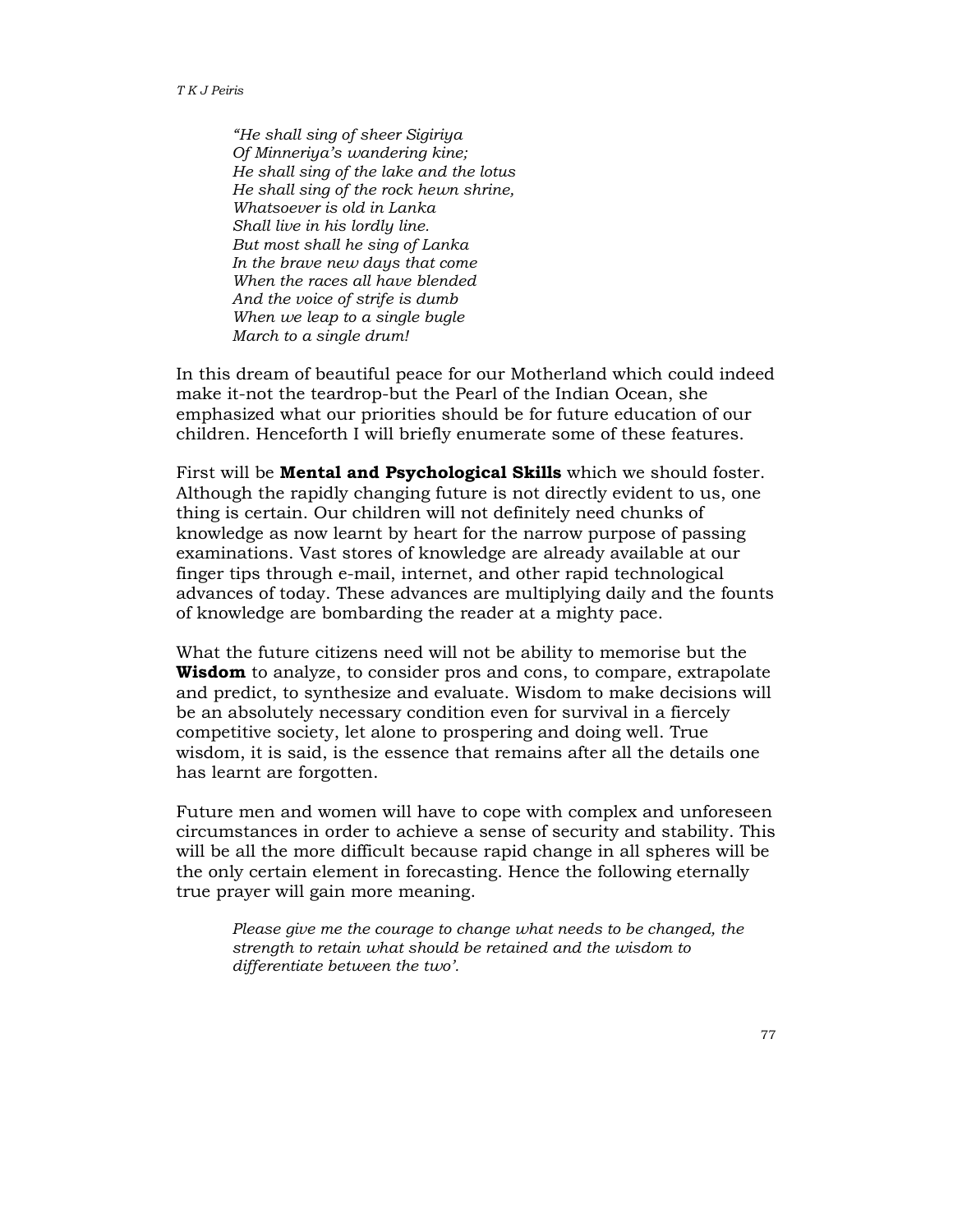The Awareness should be developed in children that the world is becoming more complex and uncertain by the minute. In fact in the future people may not speak of the world as we know it today but 'worlds' as there are signs of humans conquering outer space and making habitations for not only their own survival but for rich prosperity

In this struggle for prosperity the challenge is that one needs circumspection, to be always up to date, to analyse situations, take precautions, anticipate risks and avoid possible failures. This leads to the need to rapidly update information constantly, throwing away knowledge which may be outdated in the course of a few years.

In order to do this successfully keen **Mental and Physical Health** are essential aspects that have to be ensured. Everyone needs to be in top form to take advantage of the sophisticated facilities that will be available.

In order to regulate action in a fiercely competitive atmosphere, laws will need to be collectively established and accepted, due processes will have to be put in place and organized action undertaken amiably by mankind. Globalization in its widest sense will be a concomitant feature of all these changes so that no country will escape the ramifications of mutual dependence. Collective knowledge and practices will have to be shared as the world contracts symbolically.

In the working world, in preference to specialized skills, **General Basis Skills** capable of meeting the challenge of rapid technological advance and change will become essential. Whitehead the eminent philosopher of yester year said, 'The fixed man for the fixed job was a godsend in the past, but he will be a positive menace in the future'. All activity will be in a flux-jobs changing rapidly even before one becomes familiar with routines in any one job. In the face of these rapid challenges all workers will need to change jobs a number of times during their working life. It is Alwin Toffler who said in his famous book 'Future Shock' that unless humankind is equipped with capacities to meet the challenging changes of future life, they will succumb to shock and mental illness. Even now there are signs of what we may expect in the future because many workers are already suffering from the mental stress of overwork and fierce competition.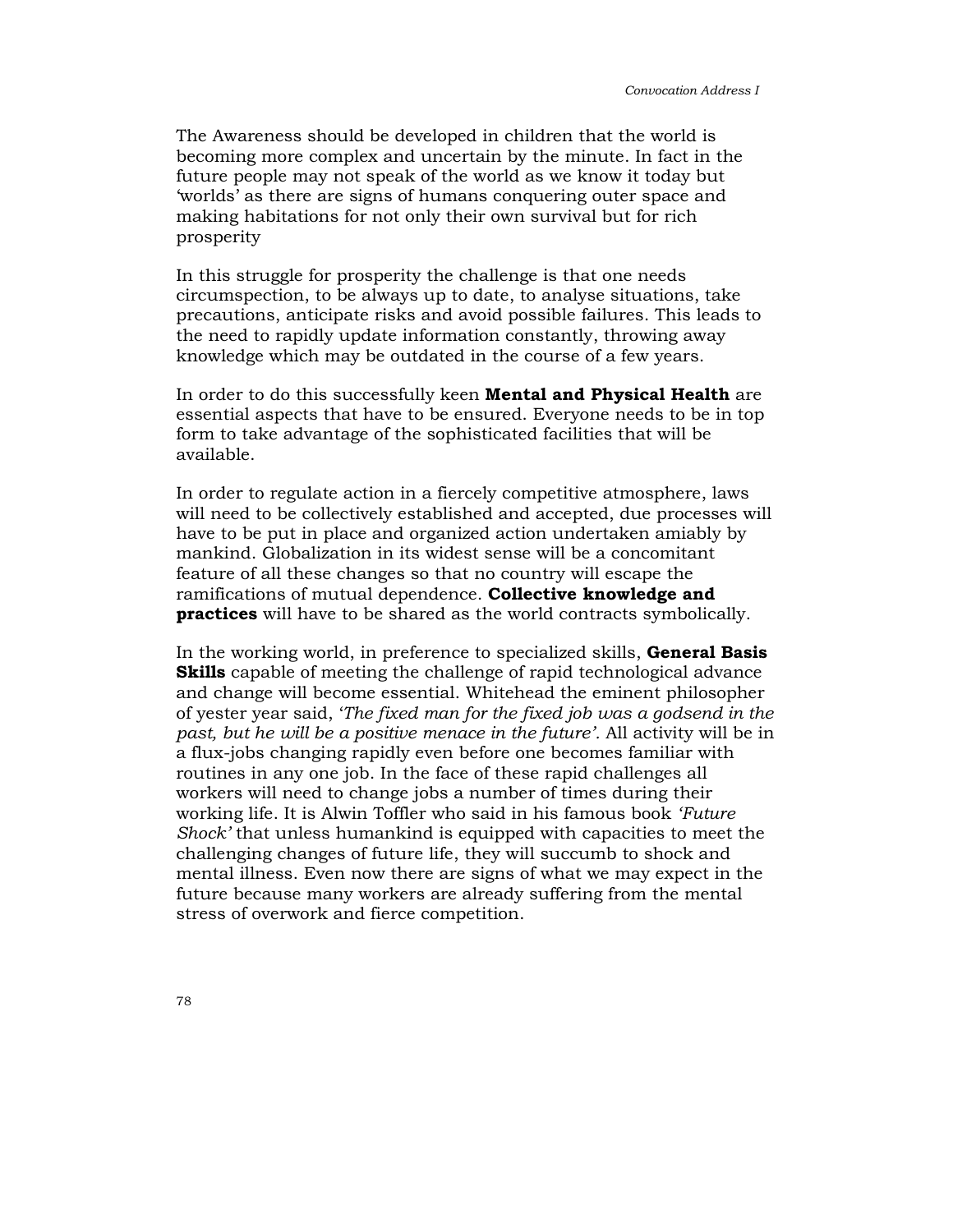In order to be able to withstand these stress factors which are appearing even during the current times, special attention needs to be paid to equip students with ability to accept and adapt to change which gives than the capacity for **Flexibility**. This special aptitude will ensure that they will not wait for the future to overtake them like a burglar. Instead they will be able to welcome the future as a trusted friend. They will not be shocked by the unexpected and the unforeseen but rather they will sharpen their mental capacities and find ingenious solutions to meet the challenges of unexpected circumstances.

This implies that their natural **Creative and Innovative Thinking** powers and imagination need to be nurtured and fostered to their utmost limits. It is said that reason can answer questions but one needs imagination to ask them. It was Sri Lanka's famous adopted citizen Dr. Arther C. Clarks's creative imagination that foresaw a number of technological dreams in space travel that have become actualities today. It is indeed an imaginative mind that exclaims. "Some people see things as they are and say 'Why' – but I dream of things that never were and ask 'Why Not?'"

It is creative thinking that sees possibilities in every nook and corner and gives rise to Resourcefulness, a characteristic essential for contented future life. No problems are left unsolved by resourceful people. They see possibilities where others predict doom and failure. To them there are no problems. There are only challenges. There are no failures, only lessons learnt for the future. They dream the Impossible Dream and what is more they even make it come true. They are valuable essential assets to any group which make the whole, not only a combination of the parts, but gives it a vitality and significance of its own.

In tandem with mental skills - or rather even more important - are Personal Attitudes that need to be developed in order that people may lead fruitful and contented lives.

Personal wellbeing depends on one's own Habits and Practices. Self reliance leading to self respect may well be taught through challenging activities early in life. Respect for others and fairness in all dealings will make life congenial and enjoyable. Future citizens need to accept fair criticism gracefully, and be self critical in initiating innovative actions. Total commitment to work and ever striving for excellence to complete one's assignments with finesse are other rewarding activities that enrich one's own life.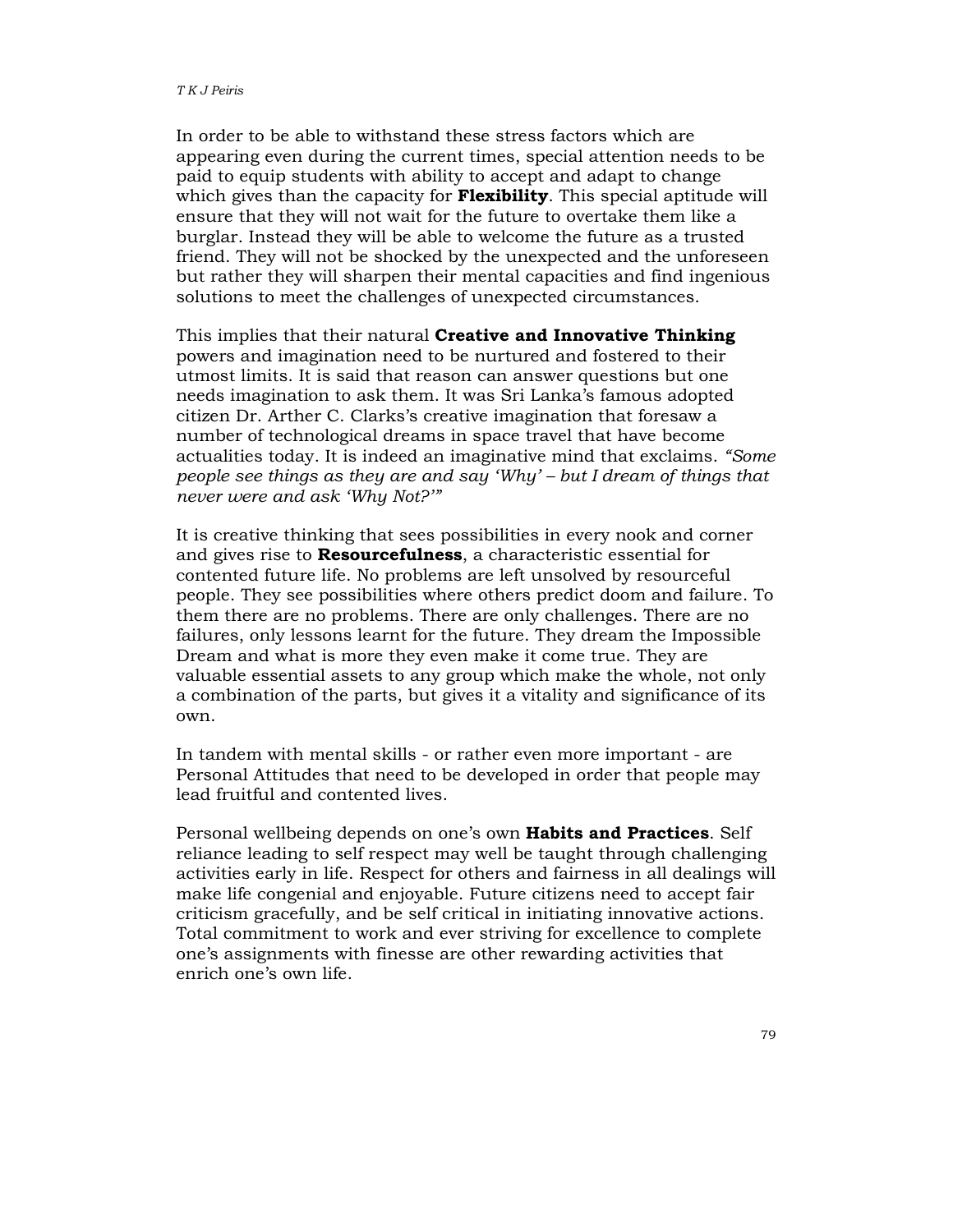Commitment in the wider sense includes a caring attitude towards one's total environment - fauna and flora included. Protection and nurture of one's surroundings bring up the best characteristics hidden deep within each of us, leading toward friendly well-knit neighbourhoods that support and encourage togetherness among human beings. In the face of the present day highly cut-throat competition that surrounds us caring for those less advantaged than one's own self is an attitude to be cherished and promoted.

In the final analysis, love of one's own Motherland and complete devotion to ensure its welfare to the best of one's ability are undoubtedly immediate and essential qualities we should promote in our young population.

In this 21st century we desperately need everyone to be proud Sri Lankans, devoid of all divisions of race, creed or language, so that very soon the voice of strife may be dumb and peace and amity may prevail over the whole island.

If we are to reach this treasured target, we should not forget that every teacher from the Primary right up to University level needs to play a significant part in this endeavour. I can state this role in no better words than those of Paulo Freire the famous South American Educationist when he said,

Any group of outside educators who have grown up, lived and studied in a privileged situation must 'die' as a class and be reborn in consciousness - leaning always while they teach and working always 'with' and not 'on' the people they serve'.

As most of us adults are 'teachers' of one sort or another, it is our bounden duty to cultivate many qualities that will help us to fulfil this role. A few of these attributes would be love of students, a fun loving sunny personality, an open mind and readiness to try out new ideas, creativity, humility and readiness to learn, self criticism, a sense of fairness, understanding and accepting individual differences, readiness to show appreciation as well as practising what one preaches.

In fulfilling this role to the best of our ability the road will be hard and arduous. But let us raise our spirits up and with Robert Frost say in earnest,